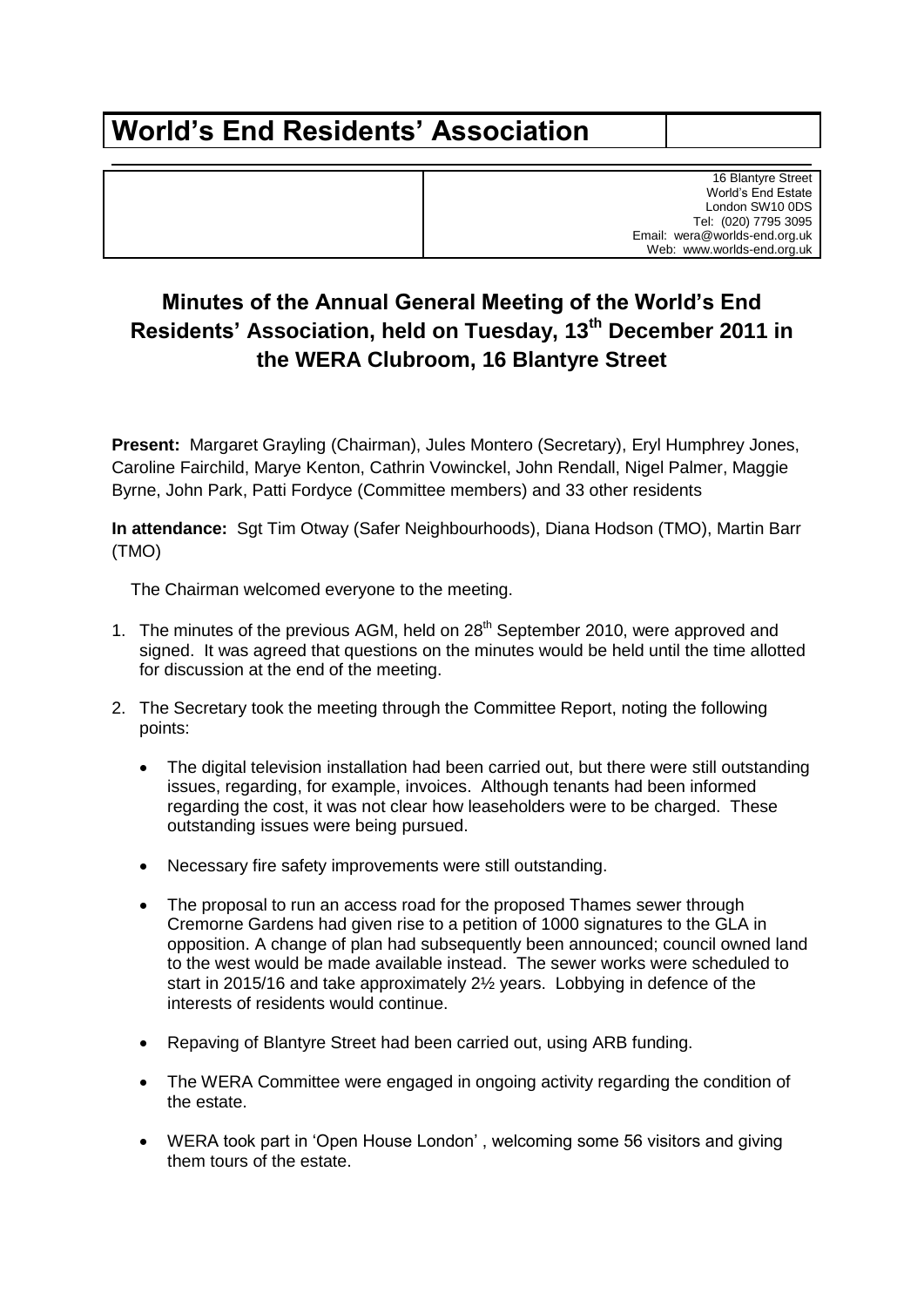- The Council's 'Gold Standard' award was presented to WERA, together with £500.
- 3. The secretary took the meeting through the Financial Report. Total income had been £1930.00; £1430.00 had come from donations, while £500.00 had come from the RBKC Residents' Associations Gold Standard Award. Total expenses had amounted to £1011.68; office and clubroom expenses were £622.51, while telephone line and broadband costs were £289.17. It was noted that the Association was holding a £400 grant in trust for the Community Garden scheme. It was also noted that the Association had paid out £329.25 in cheques that had yet to be cashed. These would be included in the financial report for 2012. Total current assets were therefore £2232.24. A significant amount of previously approved expenditure remained outstanding, including redecoration works to the Clubroom, new lockers for the use of groups using the Clubroom and the purchase of a new PC for the WERA office.
- 4. It had previously been announced that Margaret Grayling would stand down as Chairman, and Jules Montero would stand down as Secretary. Diana Hodson took the chair for the election of new officers. There being only one nomination for Chairman, John Rendall was elected unopposed. There being only one nomination for Secretary, Patti Fordyce was elected unopposed. There being only one nomination for Treasurer, Margaret Grayling was elected unopposed. The following were elected to the Committee: Monica Boholst, Maggie Byrne, Caroline Fairchild, Eryl Humphrey Jones, Marye Kenton, Jan Kiso, Joanna McDermott, Paul Miller, Hilary Nassim, Nigel Palmer, John Park and Cathrin Vowinckel. Taking the Chair, John Rendall paid tribute to the tremendous work done by Margaret Grayling and Jules Montero over many years. He welcomed MG's willingness to continue to serve as Treasurer, and noted with regret that JM's impending move meant that he would leave the Committee altogether. He noted with satisfaction that the large committee reflected the large community on the Estate. A key duty of the Association was to look after the estate, ensuring that the legacy of Eric Lyons's imaginative design was carefully protected. The quality of repairs remained an ongoing issue between WERA and the TMO. He also noted that 19 TMO officers currently worked on the Estate. He also noted that, for an estate of this size, incidents of anti-social behaviour were minimal, thanks, no doubt, to the presence of the Safer Neighbourhoods office on the Estate.
- 5. A general discussion of issues of concern covered the following items:
	- The presence of asbestos on the  $12<sup>th</sup>$  floor of Dartrey tower.
	- It was noted that asbestos safety is the responsibility of leaseholders. TMO inspect each property pre-tenancy; it was important to notify workmen of the presence of asbestos.
	- The length of time taken to repair faulty lights was raised; for example, lights had been out on Middle Dartrey Walk for six weeks. The Dartrey Tower stairway door was also lacking lights, as was Greaves Tower on the  $14<sup>th</sup>$  floor. It was reported that a formal complaint had been lodged about the lighting contractor, and it was noted that TMO needed feedback to support the complaint.
	- It was noted that secondary installations of the digital TV service should be negotiated separately between individuals and the contractor; a complaint was made that incorrect information had been printed in *Link.*
	- The action of the time switches governing the lights in the internal gardens (which should be switched off after 10 pm) was raised as a problem; this was another issue relating to the problem with the lighting contractor. The question of how this impacted on crime prevention was also raised.
	- It was noted that the faulty key fob mechanism at the entrance to Berenger Tower was a recurrent problem that had been reported many times.